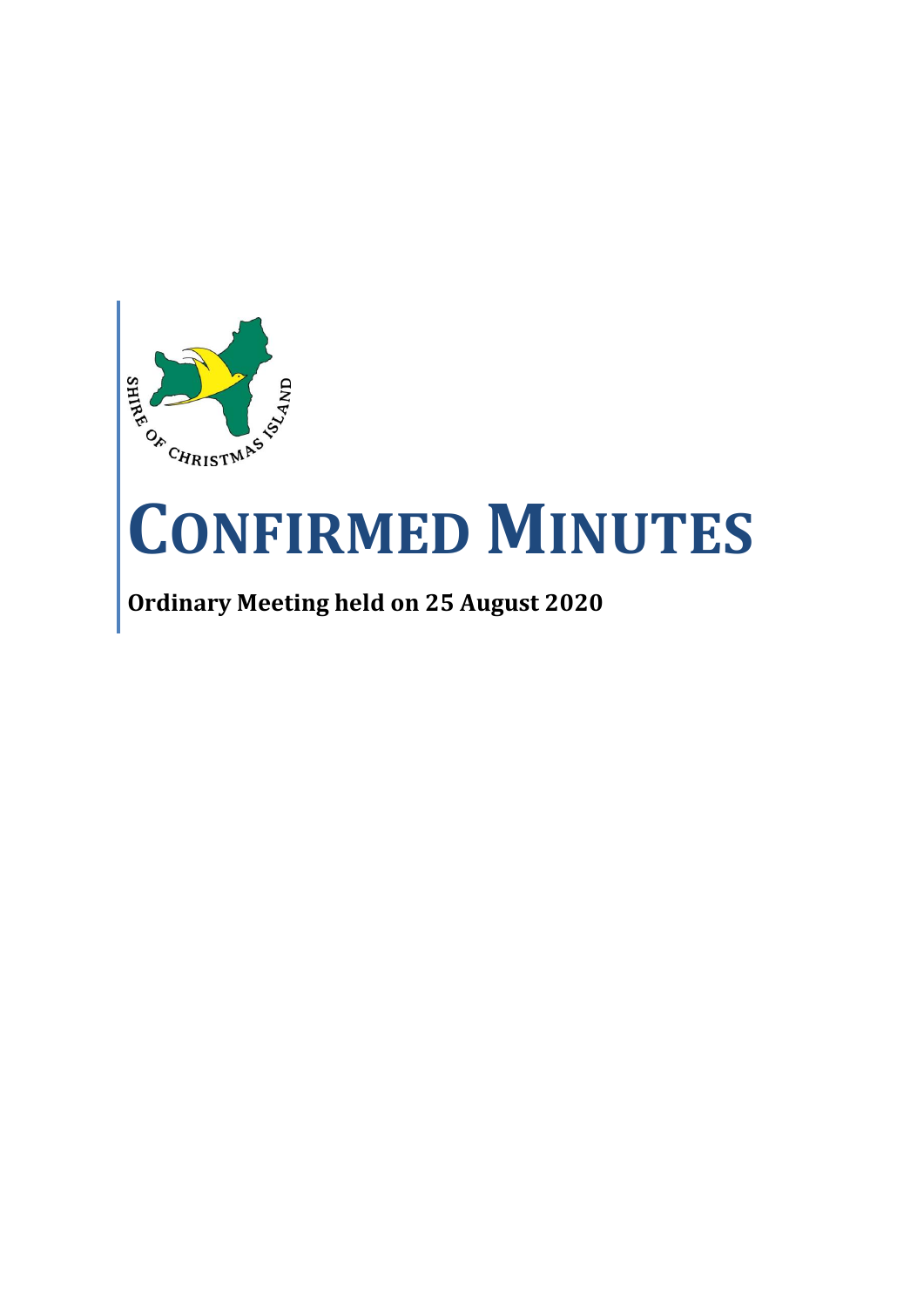

#### **SHIRE OF CHRISTMAS ISLAND MEETING MINUTES CERTIFICATION**

#### **Minutes of the Ordinary meeting of the Shire of Christmas Island Council held at the George Fam Chambers at 7.00pm on Tuesday 25 August 2020**

# **TABLE OF CONTENTS**

| <b>Agenda</b><br>No. | <b>Item</b>                                                                                                             | Page           |
|----------------------|-------------------------------------------------------------------------------------------------------------------------|----------------|
|                      | <b>DECLARATION OF OPENING/ANNOUNCEMENT OF VISITORS</b>                                                                  | $\mathbf{1}$   |
| $\mathbf{1}$         | 1.1<br>SHIRE PRESIDENT DECLARED THE MEETING OPEN AT 7.00PM                                                              |                |
|                      | RECORD OF ATTENDANCES/APOLOGIES/LEAVE OF ABSENCE GRANTED/DECLARATION OF<br>FINANCIAL/PROXIMITY & IMPARTIALITY INTERESTS |                |
| $\overline{2}$       | 2.1<br><b>RECORD OF ATTENDANCE</b>                                                                                      | $\mathbf{1}$   |
|                      | 2.2<br><b>LEAVE OF ABSENCE</b>                                                                                          |                |
|                      | 2.3<br>APOLOGY                                                                                                          |                |
|                      | $2.4^{\circ}$<br>DECLARATION OF FINANCIAL/IMPARTIALITY/PROXIMITY INTEREST                                               |                |
| 3                    | RESPONSE TO PREVIOUS PUBLIC QUESTION TAKEN ON NOTICE                                                                    | 1              |
|                      | <b>PUBLIC QUESTION TIME</b>                                                                                             |                |
|                      | 4.1<br><b>TAMAN SWEETLAND SPEED SIGNS</b>                                                                               |                |
|                      | 4.2<br>POON SAAN BEND VEHICLE ACTIVITY                                                                                  |                |
|                      | 4.3<br><b>GRANTS WELL ROAD SIGN</b>                                                                                     |                |
| 4                    | 4.4<br><b>CARPARK QUERY</b>                                                                                             | 1              |
|                      | 4.5<br>LILY BEACH FIRE PIT                                                                                              |                |
|                      | 4.6<br><b>JALAN PANTAI ROAD CROSSINGS</b>                                                                               |                |
|                      | 4.7<br><b>TERRITORY WEEK COVE DAY</b>                                                                                   |                |
| 5                    | <b>APPLICATION FOR LEAVE OF ABSENCE</b>                                                                                 | $\overline{2}$ |
| 6                    | PETITIONS/DEPUTATIONS/PRESENTATIONS                                                                                     | $\overline{2}$ |
|                      | CONFIRMATION OF MINUTES OF PREVIOUS MEETING(S)/BUSINESS ARISING FROM<br><b>PREVIOUS MEETINGS</b>                        |                |
| 7                    | 7.1<br>MINUTES OF ORDINARY COUNCIL MEETING HELD ON 28 JULY 2020                                                         | $\mathcal{P}$  |
|                      | 7.2<br><b>BUSINESS ARISING FROM THE MINUTES OF PREVIOUS MEETINGS</b>                                                    |                |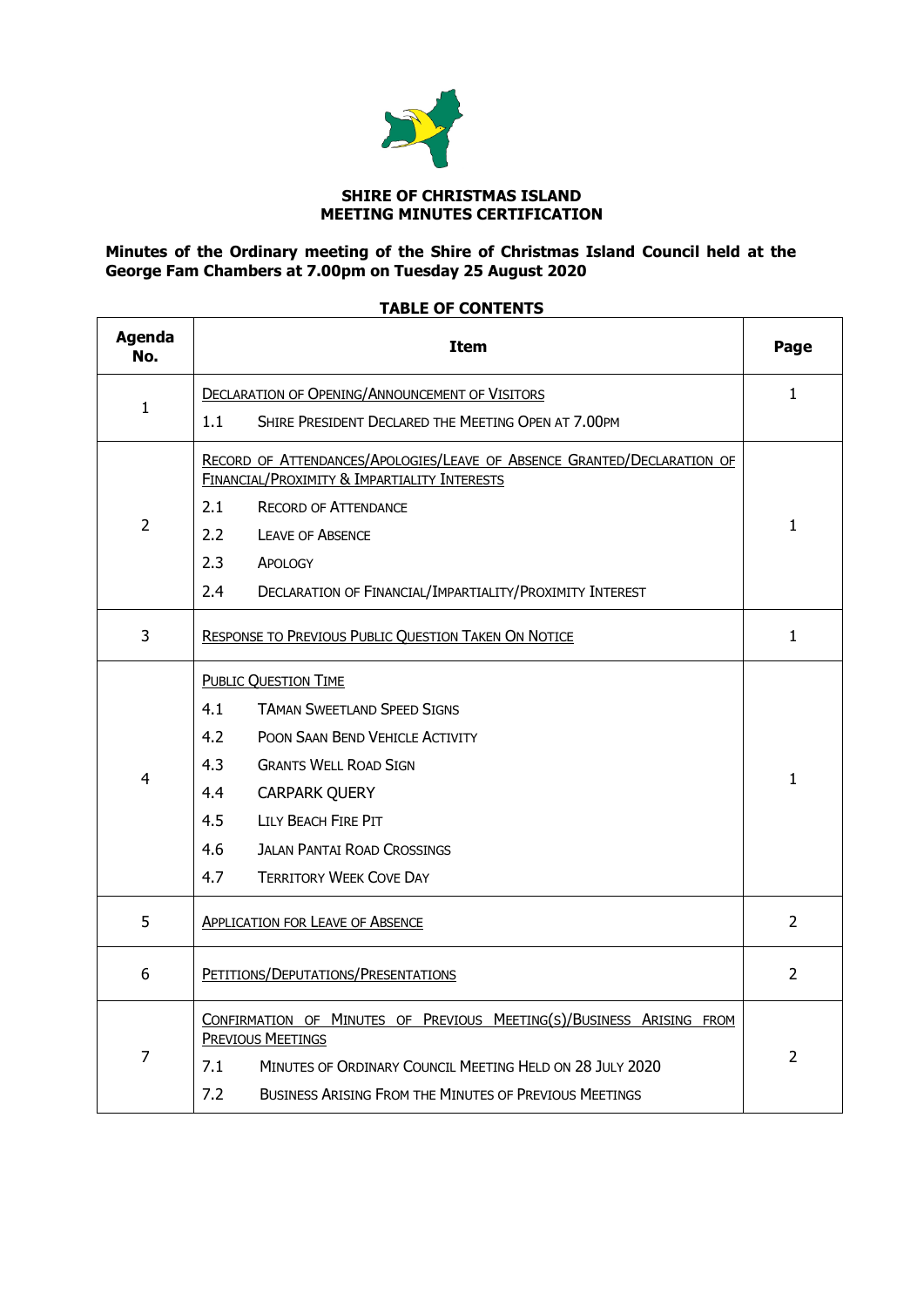| 8    | <b>ANNOUNCEMENTS BY THE PRESIDING MEMBER WITHOUT DISCUSSION</b><br>8.1<br><b>COVE DAY</b><br>8.2<br>REQUEST FOR EXPRESSION OF INTEREST, SOLAR POWER PLANT CI<br>8.3<br><b>TRAINING REMINDER</b>                                                                                                                                                                                                                                                                                                              | $\overline{2}$ |
|------|--------------------------------------------------------------------------------------------------------------------------------------------------------------------------------------------------------------------------------------------------------------------------------------------------------------------------------------------------------------------------------------------------------------------------------------------------------------------------------------------------------------|----------------|
| 9    | <b>COMMITTEE REPORTS</b><br>9.1<br><b>MINUTES OF COMMUNITY CONSULTATIVE COMMITTEE MEETINGS</b>                                                                                                                                                                                                                                                                                                                                                                                                               | 3              |
| 10   | <b>OFFICER REPORTS</b>                                                                                                                                                                                                                                                                                                                                                                                                                                                                                       |                |
| 10.1 | <b>CHIEF EXECUTIVE OFFICER</b><br>10.1.1 APPOINTMENT OF ACTING CEO<br>10.1.2 SETTLEMENT CINEMA REVISED MASTERPLAN<br>10.1.3 UPDATE STRATEGIC DIRECTIONS DRAFT 4                                                                                                                                                                                                                                                                                                                                              | 3              |
| 10.2 | <b>MANAGER FINANCE AND IT</b><br>10.2.1 SCHEDULE OF ACCOUNTS - JULY 2020<br>10.2.2 FINANCIAL STATEMENTS - JUNE/JULY 2020                                                                                                                                                                                                                                                                                                                                                                                     | 3              |
| 10.3 | <b>MANAGER COMMUNITY/RECREATION SERVICES &amp; TRAINING</b>                                                                                                                                                                                                                                                                                                                                                                                                                                                  | 4              |
| 10.4 | <b>MANAGER WORK, SERVICES &amp; WASTE</b>                                                                                                                                                                                                                                                                                                                                                                                                                                                                    | 4              |
| 10.5 | <b>MANAGER GOVERNANCE, RESEARCH, POLICY AND GRANTS</b><br>10.5.1 MANTEENA FLYING FISH COVE DRAFT MASTER PLAN FEEDBACK                                                                                                                                                                                                                                                                                                                                                                                        | 4              |
| 11   | ELECTED MEMBERS MOTIONS OF WHICH PREVIOUS NOTICE HAS BEEN GIVEN                                                                                                                                                                                                                                                                                                                                                                                                                                              | 4              |
| 12   | <b>NEW BUSINESS OF AN URGENT NATURE INTRODUCED BY DECISION OF THE MEETING</b><br>12.1<br><b>MOTION TO ACCEPT NEW BUSINESS ON COVE DAY 2020</b><br>12.2<br><b>MOTION ON COVE DAY 2020</b><br>12.3<br>MOTION TO ACCEPT NEW BUSINESS ON REQUEST FOR EXPRESSION OF<br><b>INTEREST ON SOLAR ENERGY</b><br>12.4<br>MOTION ON REQUEST FOR EXPRESSION OF INTEREST ON SOLAR ENERGY<br>MOTION TO ACCEPT NEW BUSINESS ON A LOCAL SENIORS CARD<br>12.5<br>12.6<br>MOTION FOR SHIRE INVESTIGATION ON A LOCAL SENIORS CARD | 4              |
| 13   | <b>BEHIND CLOSED DOORS</b>                                                                                                                                                                                                                                                                                                                                                                                                                                                                                   | 5              |
| 14   | <b>CLOSURE OF MEETING</b><br>THE SHIRE PRESIDENT CLOSED THE MEETING AT 8:35PM                                                                                                                                                                                                                                                                                                                                                                                                                                | 5              |
| 15   | DATE OF NEXT MEETING: 22 SEPTEMBER 2020                                                                                                                                                                                                                                                                                                                                                                                                                                                                      | 5              |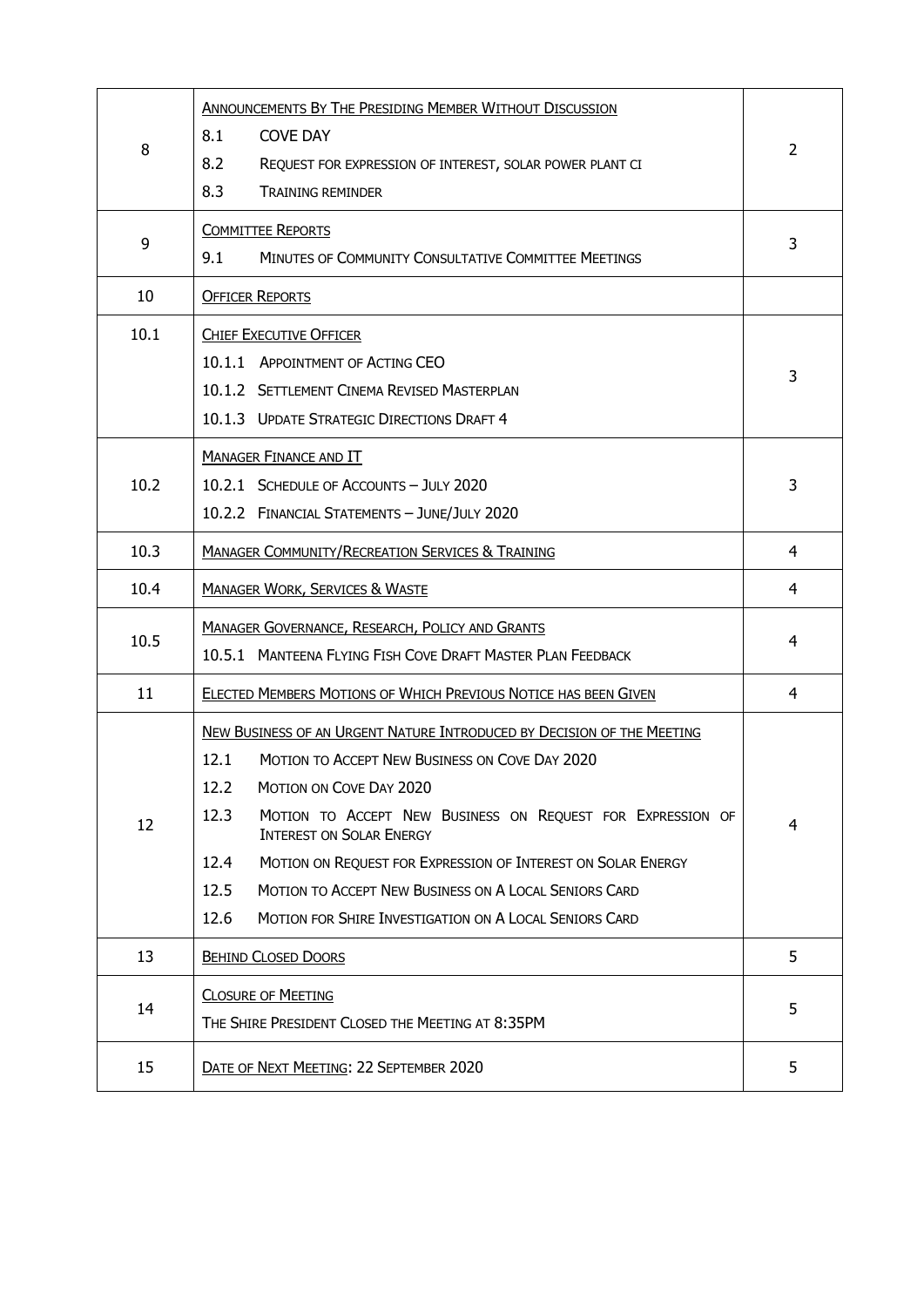

#### **CONFIRMED MINUTES**

### **Ordinary Meeting of the Shire of Christmas Island held at the George Fam Chambers at 7.00pm on Tuesday 25 August 2020**

#### <span id="page-3-0"></span>**1 DECLARATION OF OPENING/ANNOUNCEMENT OF VISITORS**

1.1 The Shire President declared the meeting open at 7.00pm.

#### <span id="page-3-1"></span>**2 RECORD OF ATTENDANCE/APOLOGIES/LEAVE OF ABSENCE/ DECLARATIONS OF FINANCIAL INTEREST**

2.1 Record of Attendance Deputy President Cr Kee Heng **FOO** Councillors Cr Philip **WOO**

Shire President **Calculation** Cr Gordon **THOMSON** Cr Kelvin Kok Bin **LEE** Cr Hafiz **MASLI** Cr Morgan Boon Hwa **SOH** Cr Farzian **ZAINAL** Cr Azmi **YON** Cr Vincent Cheng-Siew **SAW**

Chief Executive Officer David **PRICE** Manager of Finance **GAN** So Hon Manager Research,Policy,Governance & Grants/Minute Taker Chris **SU** Manager Community/Recreation Services **Community/Recreation Services** Manager Works, Services & Waste Graeme **HEDDITCH** 

- 2.2 **Leave of Absence**
- 2.3 **Apologies**
- 2.4 **Declarations of Financial/Impartiality/Proximity Interest**

#### <span id="page-3-2"></span>**3 RESPONSE TO PREVIOUS PUBLIC QUESTIONS TAKEN ON NOTICE**

#### <span id="page-3-3"></span>**4 PUBLIC QUESTION TIME**

4.1 Cr Azmi YON raised that speed limit signage in Taman Sweetland needed to be examined. A 40km/h sign is present leading onto Taman Sweetland Crescent from Murray road and a 50km/h sign is present leading out of Taman Sweetland Crescent which indicates the speed on Murray road.

More 40km/h stickers on sulo bins were discussed. Possibility of speed bumps discussed.

4.2 Cr Azmi YON reports that young people have been riding their bikes down the Poon Saan road bend at fast speeds.

Cr Vincent SAW reports that vehicles are also disobeying the signage at the lower Poon Saan road bend which prevents traffic from using Poon Saan road as a two way point from the bottom of the bend. Cr SAW thought the drivers of these vehicles might be new arrivals to the island who live on Poon Saan road.

Council noted that the combination of young people riding their bikes down Poon Saan road,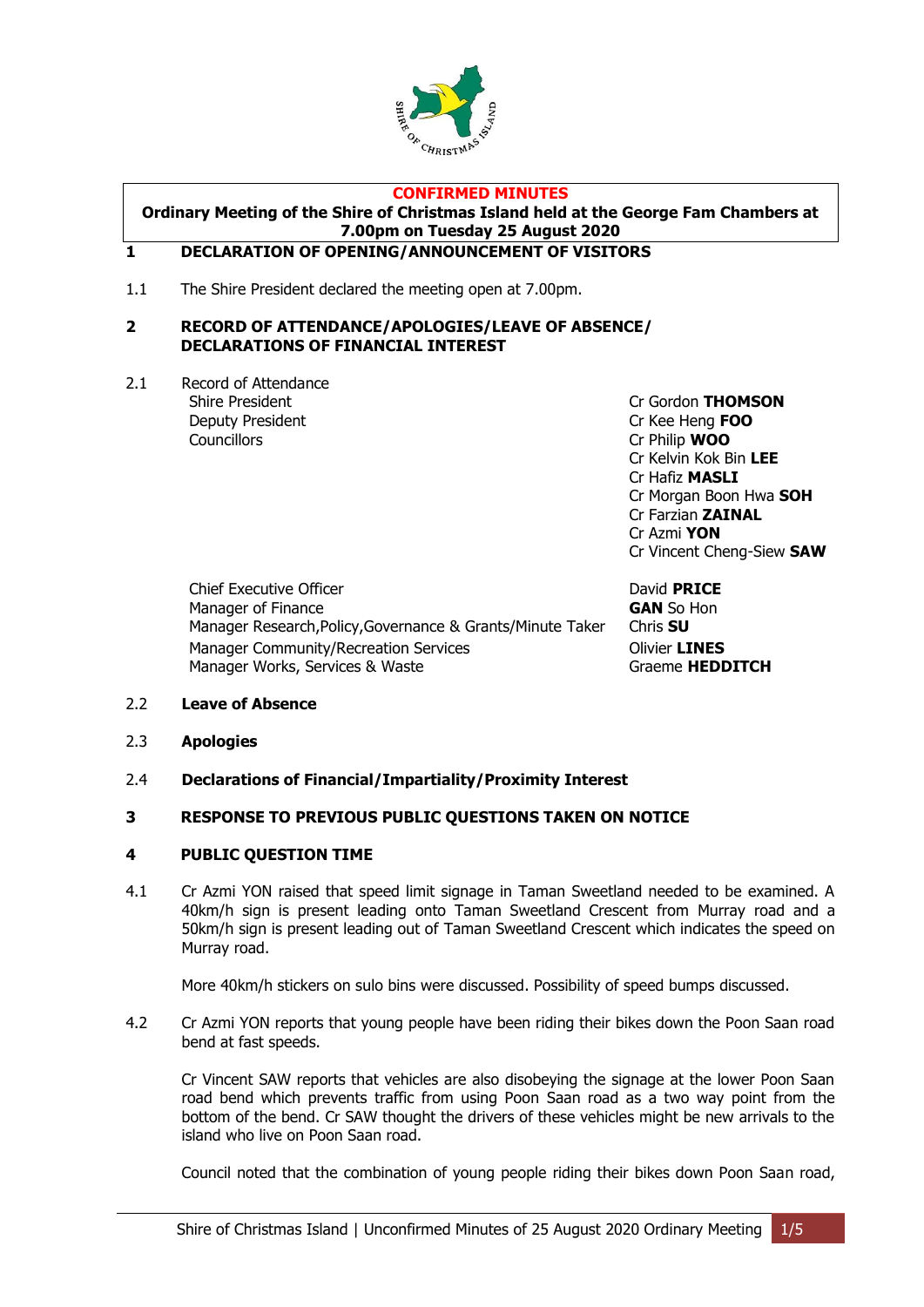which is allowed, and traffic coming up the Poon Saan road bend, which is disallowed is very dangerous. CEO to raise this traffic matter with IDC stakeholders.

- 4.3 Cr FOO reported that the road sign for Grants Well road is missing along Murray Road. MWS Graeme HEDDITCH to follow up with appropriate replacement.
- 4.4 Cr ZAINAL had received some feedback about weed management in the Gaze Road carpark utilised by the Supermarket, CITA and Petrol station. Asked if it was a Shire carpark. CEO David PRICE and MFA GAN confirmed that it was not.
- 4.5 Cr ZAINAL presented a picture of a fire pit from the Cocos (Keeling) Islands and asked if something similar could be installed on Lily Beach. MWS Graeme HEDDITCH to investigate and report back.
- 4.6 Cr ZAINAL raised that the road crossings along Jalan Pantai needed to be refreshed. MWS Graeme HEDDITCH to report back.
- 4.7 Cr ZAINAL asked for an update on the Cove Day celebrations on behalf of residents. CEO David PRICE advised the meeting that he as Shire representative had raised this issue to the Emergency Management Committee recently. CEO PRICE reported the last EMC was on the morning of  $4<sup>th</sup>$  August, before the announcement by Minister DUTTON that afternoon that the CI IDC would be reopened. The subsequent EMC on 19 August was cancelled and rescheduled for 25 August. This meeting was also then cancelled. The next scheduled EMC is for next week 1 September. The EMC has been moved to a monthly meeting schedule something the CEO disagreed with. CEO Price advised Council he will be off island for the next EMC meeting on 1 September.

CEO David PRICE advised Council that the social distancing, contact tracing list keeping and other COVID measures were impractical at scale with the numbers of people and normal Cove Day activities. Councillors noted that the Perth Royal Show was also cancelled by the State Government for similar reasons.

#### <span id="page-4-0"></span>**5 APPLICATIONS FOR LEAVE OF ABSENCE**

#### <span id="page-4-1"></span>**6 PETITIONS/DEPUTATIONS/PRESENTATIONS**

#### <span id="page-4-2"></span>**7 CONFIRMATION OF MINUTES OF PREVIOUS MEETINGS/BUSINESS ARISING FROM THE MINUTES OF PREVIOUS MEETINGS**

#### **7.1 Minutes of Ordinary Council Meeting held on 28 July 2020** Members considered the unconfirmed minutes.

| <b>Council Resolution</b>                                                       |     |                  |          |       |  |
|---------------------------------------------------------------------------------|-----|------------------|----------|-------|--|
| <b>Moved: Cr SAW</b>                                                            |     | Seconded: Cr FOO | Res. No: | 71/20 |  |
| That Council adopt the unconfirmed minutes of the 28 July 2020 Council Meeting. |     |                  |          |       |  |
| Carried:                                                                        | 9/0 |                  |          |       |  |

#### **7.2 Business Arising from the Minutes of Previous Meetings**

#### <span id="page-4-3"></span>**8 ANNOUNCEMENTS BY PRESIDING MEMBER WITHOUT DISCUSSION**

- 8.1 President THOMSON raised that planning for Cove Day was being impacted by COVID19 restrictions and that this would be raised for Council's consideration in new business.
- 8.2 President THOMSON informed Council that a Request for Expression of Interest for a Solar Power Plant had been released since the last Council meeting and will be raised in new business for Council discussion.
- 8.3 President THOMSON reminded Councillors of the need to complete training by October.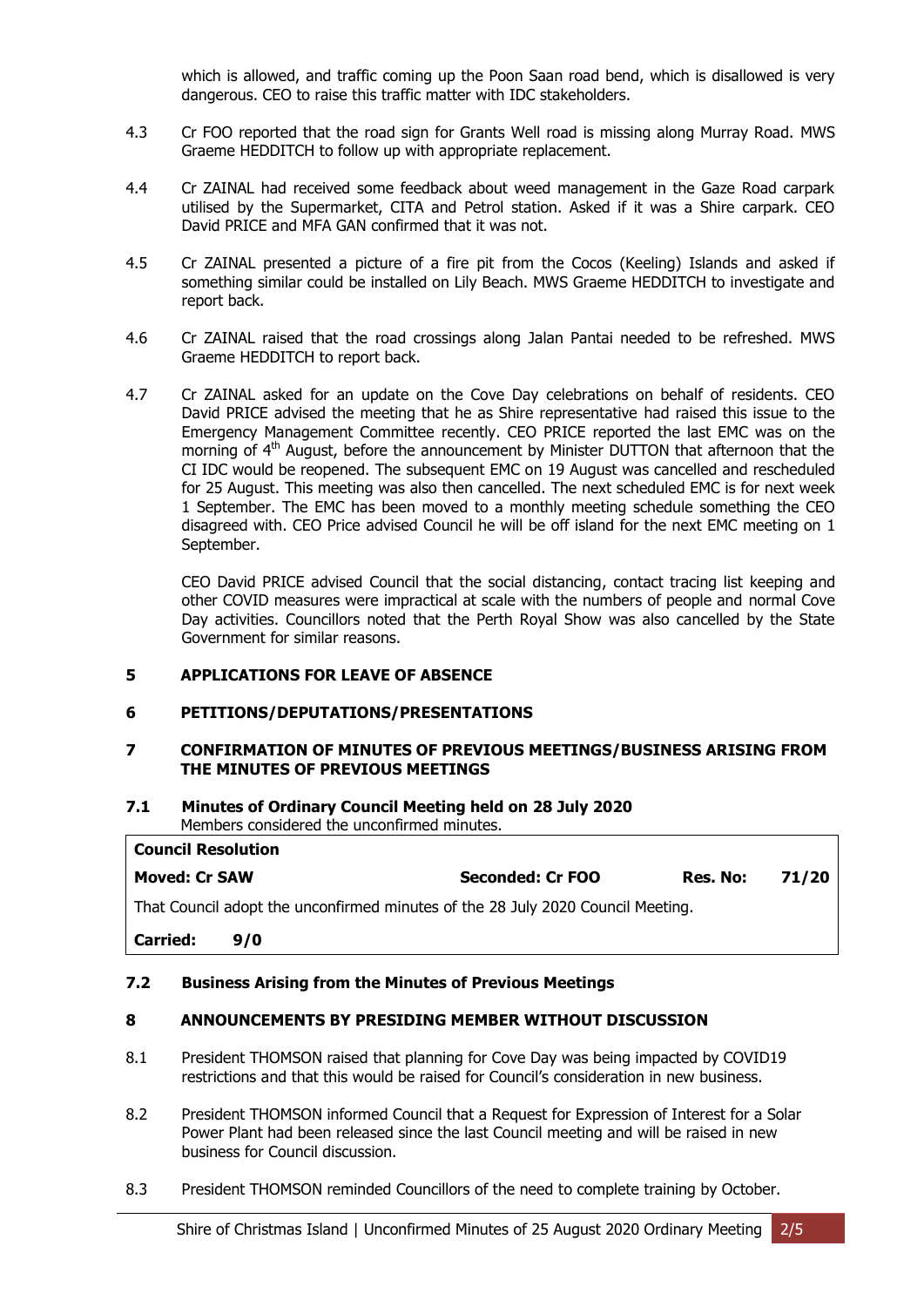# <span id="page-5-0"></span>**9 REPORTS OF COMMITTEES**<br> **9.1** Minutes of Community Consult

# Minutes of Community Consultative Committee Meetings

| Council Resolution                                                                                                                                                    |                  |          |       |
|-----------------------------------------------------------------------------------------------------------------------------------------------------------------------|------------------|----------|-------|
| <b>Moved: Cr MASLI</b>                                                                                                                                                | Seconded: Cr FOO | Res. No: | 72/20 |
| That the confirmed minutes of the Community Consultative Committee meetings of June $3^{rd}$ , June<br>$\vert$ 24 <sup>th</sup> and July 1 <sup>st</sup> be received. |                  |          |       |

**Carried: 9/0**

#### **10 REPORTS OF OFFICERS**

#### <span id="page-5-1"></span>**10.1 Chief Executive Officer**

10.1.1 Appointment of Acting CEO

| <b>Council Resolution</b>                                                                                                                                                                                                              |                         |          |       |
|----------------------------------------------------------------------------------------------------------------------------------------------------------------------------------------------------------------------------------------|-------------------------|----------|-------|
| <b>Moved: Cr YON</b>                                                                                                                                                                                                                   | <b>Seconded: Cr LEE</b> | Res. No: | 73/20 |
| That Council appoints the Manager Finance and Administration, Ms Gan So Hon as Acting Chief<br>Executive Officer for the periods 29 <sup>th</sup> August 2020 to $7th$ September 2020, and that the applicable<br>higher duties apply. |                         |          |       |
| <b>Carried:</b><br>9/0                                                                                                                                                                                                                 |                         |          |       |
| 10.1.2 Settlement Cinema Revised Masterplan                                                                                                                                                                                            |                         |          |       |
| <b>Council Resolution</b>                                                                                                                                                                                                              |                         |          |       |

| <b>Moved: Cr LEE</b>                                                                          | Seconded: Cr WOO | Res. No: | 74/20 |
|-----------------------------------------------------------------------------------------------|------------------|----------|-------|
| The Shire Council to seek comments from the community on the <i>Settlement Cinema Revised</i> |                  |          |       |
| <i>Masterplan August 2020</i> through Public Notice.                                          |                  |          |       |

#### **Carried: 9/0**

Cr Azmi YON leaves the meeting at 7:52pm Cr Azmi YON returns to the meeting at 7:58pm

#### 10.1.3 Update Strategic Directions Draft 4

<span id="page-5-2"></span>

|                                                                                                                                                                                                                                                                                                   | <b>Council Resolution</b>                                                               |                         |          |       |  |
|---------------------------------------------------------------------------------------------------------------------------------------------------------------------------------------------------------------------------------------------------------------------------------------------------|-----------------------------------------------------------------------------------------|-------------------------|----------|-------|--|
| <b>Moved: Cr ZAINAL</b><br>Seconded: Cr FOO<br>Res. No:<br>75/20                                                                                                                                                                                                                                  |                                                                                         |                         |          |       |  |
| The SOCI in giving consideration to the public comments (the Submissions) received with respect to<br>the <i>March 2020 SOCI Updated Strategic Directions Draft 4.</i> (the Report) as part of the review of the<br>Local Planning Strategy and Local Planning Scheme No2 (LPS No.2) resolves to; |                                                                                         |                         |          |       |  |
| a)                                                                                                                                                                                                                                                                                                | Accept the SOCI's proposed responses to the Submissions;                                |                         |          |       |  |
| b)<br>Accept the SOCI's proposed changes to the Report, modify the Report accordingly and issue<br>the amended Report to the DITRDC in the context of the CISA process and                                                                                                                        |                                                                                         |                         |          |       |  |
| C)                                                                                                                                                                                                                                                                                                | To forward the proposed responses and changes to the DITRDC and the submitting parties. |                         |          |       |  |
| <b>Carried:</b>                                                                                                                                                                                                                                                                                   | 9/0                                                                                     |                         |          |       |  |
| 10.2<br>10.2.1                                                                                                                                                                                                                                                                                    | <b>Manager Finance &amp; Administration</b><br>Schedule of Accounts - July 2020         |                         |          |       |  |
|                                                                                                                                                                                                                                                                                                   | <b>Council Resolution</b>                                                               |                         |          |       |  |
|                                                                                                                                                                                                                                                                                                   | Moved: Cr WOO                                                                           | <b>Seconded: Cr SAW</b> | Res. No: | 76/20 |  |
|                                                                                                                                                                                                                                                                                                   | That Council approves the expenditure as presented in July 2020 Schedule of Accounts    |                         |          |       |  |
| <b>Carried:</b>                                                                                                                                                                                                                                                                                   | 9/0                                                                                     |                         |          |       |  |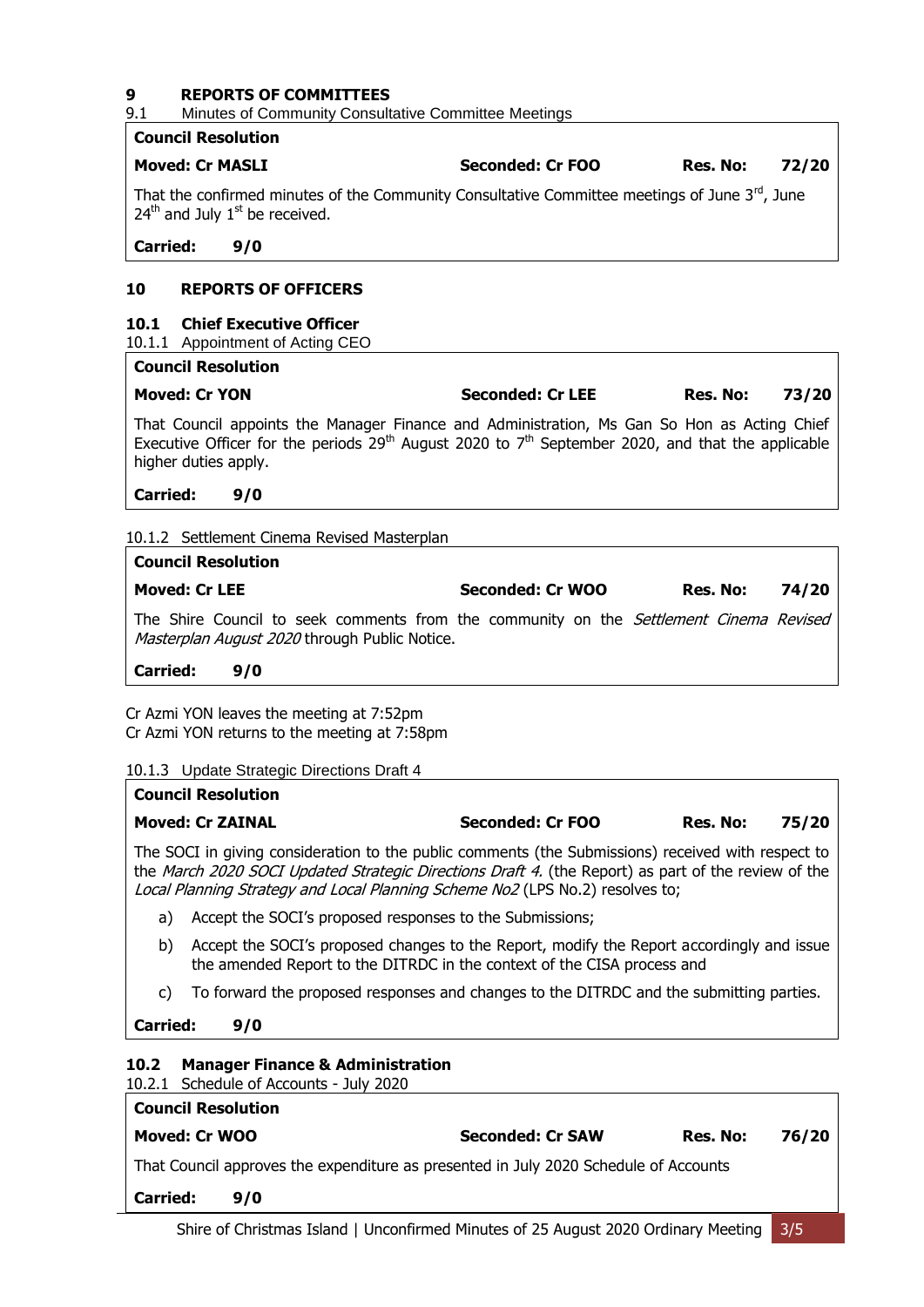|  |  | 10.2.2 Financial Statements - June/July 2020 |  |  |
|--|--|----------------------------------------------|--|--|
|--|--|----------------------------------------------|--|--|

<span id="page-6-4"></span><span id="page-6-3"></span><span id="page-6-2"></span><span id="page-6-1"></span><span id="page-6-0"></span>

| 10.2.2 Financial Statements - June/July 2020                                                                                                                                                                                                                      |                                                                                         |                 |       |
|-------------------------------------------------------------------------------------------------------------------------------------------------------------------------------------------------------------------------------------------------------------------|-----------------------------------------------------------------------------------------|-----------------|-------|
| <b>Council Resolution</b>                                                                                                                                                                                                                                         |                                                                                         |                 |       |
| <b>Moved: Cr FOO</b>                                                                                                                                                                                                                                              | <b>Seconded: Cr MASLI</b>                                                               | Res. No:        | 77/20 |
| That Council receives the Financial Statements of June (unaudited) and July 2020 for the Municipal<br>Fund.                                                                                                                                                       |                                                                                         |                 |       |
| <b>Carried:</b><br>9/0                                                                                                                                                                                                                                            |                                                                                         |                 |       |
| 10.3<br><b>Manager Community/Recreation Services &amp; Training</b>                                                                                                                                                                                               |                                                                                         |                 |       |
| 10.4<br><b>Manager Works, Services &amp; Waste</b>                                                                                                                                                                                                                |                                                                                         |                 |       |
| 10.5<br><b>Manager Governance, Research, Policy &amp; Grants</b><br>10.5.1 Manteena Flying Fish Cove Draft Master Plan Feedback                                                                                                                                   |                                                                                         |                 |       |
| <b>Council Resolution</b>                                                                                                                                                                                                                                         |                                                                                         |                 |       |
| <b>Moved: Cr MASLI</b>                                                                                                                                                                                                                                            | <b>Seconded: Cr YON</b>                                                                 | Res. No:        | 78/20 |
| That the Shire receive the summary of feedback regarding Flying Fish Cove and Councillor feedback<br>of the Flying Fish Cove Draft Master Plan community meeting at the Malay Club on August 3rd and<br>supply any additional feedback they or constituents have. |                                                                                         |                 |       |
| <b>Carried:</b><br>9/0                                                                                                                                                                                                                                            |                                                                                         |                 |       |
| 11                                                                                                                                                                                                                                                                | ELECTED MEMBERS MOTIONS OF WHICH PREVIOUS NOTICE HAS BEEN GIVEN                         |                 |       |
| 12<br><b>MEETING</b><br>12.1<br>Resolution to accept new business on Cove Day<br><b>Council Resolution</b>                                                                                                                                                        | NEW BUSINESS OF AN URGENT NATURE INTRODUCED BY DECISION OF THE                          |                 |       |
| <b>Moved: Cr YON</b>                                                                                                                                                                                                                                              | Seconded: Cr FOO                                                                        | Res. No:        | 79/20 |
| That the Council admit new business regarding Cove Day 2020.                                                                                                                                                                                                      |                                                                                         |                 |       |
|                                                                                                                                                                                                                                                                   |                                                                                         |                 |       |
| <b>Carried:</b><br>9/0                                                                                                                                                                                                                                            |                                                                                         |                 |       |
| 12.2<br>Motion on Cove Day 2020                                                                                                                                                                                                                                   |                                                                                         |                 |       |
| <b>Council Resolution</b>                                                                                                                                                                                                                                         |                                                                                         |                 |       |
| <b>Moved: Cr SAW</b>                                                                                                                                                                                                                                              | <b>Seconded: Cr YON</b>                                                                 | Res. No:        | 80/20 |
| That the community be advised by Public Notice that Territory Week Cove Day will not be held this<br>year due to COVID 19 restrictions.                                                                                                                           |                                                                                         |                 |       |
| <b>Carried:</b><br>9/0                                                                                                                                                                                                                                            |                                                                                         |                 |       |
| 12.3                                                                                                                                                                                                                                                              | Resolution to accept new business on Request for Expression of Interest on Solar Energy |                 |       |
| <b>Council Resolution</b>                                                                                                                                                                                                                                         |                                                                                         |                 |       |
| <b>Moved: Cr SAW</b>                                                                                                                                                                                                                                              | <b>Seconded: Cr MASLI</b>                                                               | <b>Res. No:</b> | 81/20 |
| That the Council admit new business regarding the Request for Expression of Interest for the supply<br>of solar photovoltaic electricity on Christmas Island by DITCRD                                                                                            |                                                                                         |                 |       |
| <b>Carried:</b><br>9/0                                                                                                                                                                                                                                            |                                                                                         |                 |       |
|                                                                                                                                                                                                                                                                   |                                                                                         |                 |       |

12.4 Resolution on Request for Expression of Interest on Solar Energy **Council Resolution Moved: Cr SAW Seconded: Cr MASLI Res. No: 82/20**